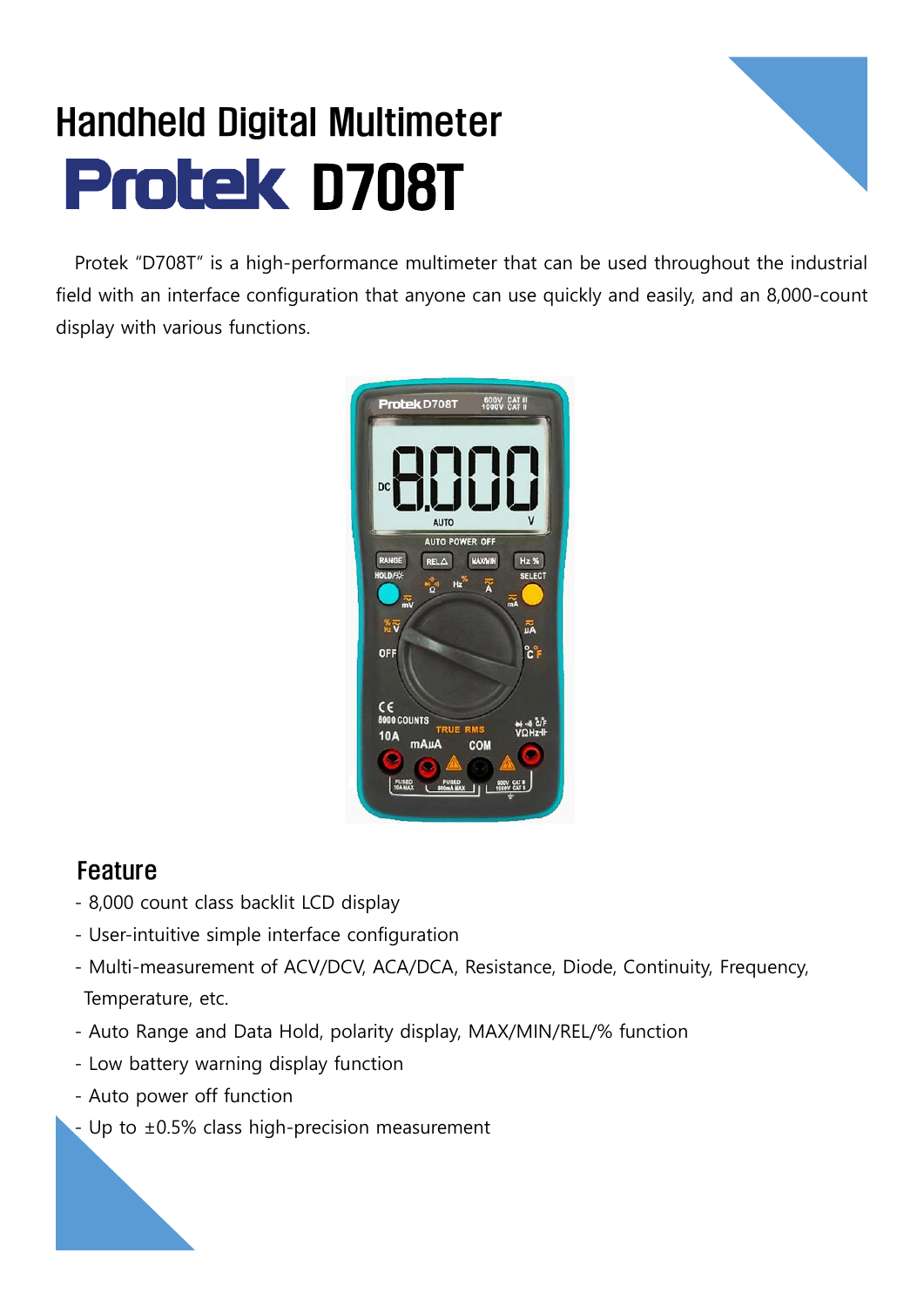| <b>Specifications</b>                                             |                                                                                               |                        |                                                                                                |  |  |
|-------------------------------------------------------------------|-----------------------------------------------------------------------------------------------|------------------------|------------------------------------------------------------------------------------------------|--|--|
| <b>Note</b>                                                       | Range                                                                                         | Resolution             | Accuracy                                                                                       |  |  |
| <b>DCV</b>                                                        | ~80.00~mV                                                                                     | $0.01$ mV              | $\pm 0.5\% + 3$ , Rdg + 5dgts, MAX 800 mV                                                      |  |  |
|                                                                   | ~800.0~mV                                                                                     | $0.1$ mV               |                                                                                                |  |  |
|                                                                   | $~8.000$ V                                                                                    | $0.001$ V              | $\pm$ 1.0%+3, Rdg+5dgts, MAX 1000V                                                             |  |  |
|                                                                   | ~100.00~V                                                                                     | 0.01 V                 |                                                                                                |  |  |
|                                                                   | ~100.0~V                                                                                      | 0.1 V                  |                                                                                                |  |  |
|                                                                   | ~1000V                                                                                        | 1 <sub>V</sub>         |                                                                                                |  |  |
|                                                                   | Imepdance : 10ΜΩ, CAT II 1000V, CAT III 600V, Auto range                                      |                        |                                                                                                |  |  |
| <b>ACV</b><br>(True RMS)                                          | ~80.00~mV                                                                                     | $0.01$ mV              | $\pm 1.0\%$ +3, Rdg+5dgts, MAX 800 mV                                                          |  |  |
|                                                                   | ~100.0~mV                                                                                     | $0.1$ mV               | Frequency Range: 40~ 1kHz                                                                      |  |  |
|                                                                   | $~8.000$ V                                                                                    | $0.001$ V              |                                                                                                |  |  |
|                                                                   | ~100.00~V                                                                                     | $0.01$ V               | $\pm$ 1.0%+3, Rdg+5dgts, MAX 750V<br>Frequency Range: 40~ 1kHz                                 |  |  |
|                                                                   | ~100.0~V                                                                                      | 0.1V                   |                                                                                                |  |  |
|                                                                   | $~1$ 750V                                                                                     | 1 <sub>V</sub>         |                                                                                                |  |  |
|                                                                   | Impedance : 10ΜΩ, CAT II 1000V, CAT III 600V, Response : Sine Correct RMS Average, Auto range |                        |                                                                                                |  |  |
|                                                                   | $~100.0~\mu A$                                                                                | $0.1 \mu A$            | $\pm$ 1.2%+3, Rdg+5dgts, MAX 8000 µA                                                           |  |  |
|                                                                   | $~1000~\mu A$                                                                                 | $1 \mu A$              |                                                                                                |  |  |
|                                                                   | $~80.00 \text{ mA}$                                                                           | $0.01$ mA              | $\pm$ 1.2%+3, Rdg+5dgts, MAX 800 mA                                                            |  |  |
| <b>DCA</b>                                                        | $~100.0$ mA                                                                                   | $0.1 \text{ mA}$       |                                                                                                |  |  |
|                                                                   | ~8.000 A                                                                                      | $0.001$ mA             | $\pm$ 1.2%+3, Rdg+5dgts, MAX 10 A                                                              |  |  |
|                                                                   | ~10.00 A                                                                                      | $0.01$ mA              |                                                                                                |  |  |
| Protect Current (Protect Fused 1EA : 10A (About 3sec), Auto range |                                                                                               |                        |                                                                                                |  |  |
|                                                                   | $~100.0~\mu A$                                                                                | $0.1 \mu A$            | $\pm$ 1.5%+3, Rdg+5dgts, MAX 8000 µA<br>Frequency Range: 40~ 1kHz                              |  |  |
|                                                                   | $~8000~\mu A$                                                                                 | $1\mua$                |                                                                                                |  |  |
| <b>ACA</b>                                                        | $~80.00$ mA                                                                                   | $0.01$ mA              | $\pm$ 1.5%+3, Rdg + 5dgts, MAX 800 mA<br>Frequency Range: 40~ 1kHz                             |  |  |
| (True RMS)                                                        | ~800.0~mA                                                                                     | $0.1 \text{ mA}$       |                                                                                                |  |  |
|                                                                   | ~8.000 A                                                                                      | 0.001A                 | $\pm$ 1.5%+3, Rdg + 5dgts, MAX 10 A<br>Frequency Range: 40~ 1kHz                               |  |  |
|                                                                   | ~10.00 A                                                                                      | 0.01A                  |                                                                                                |  |  |
|                                                                   |                                                                                               |                        | Protect Current (Fused 1EA : 10A (About 3sec), Response : Sine Correct RMS Average, Auto range |  |  |
|                                                                   | $~\sim$ 800.0 $\Omega$                                                                        | $0.1 \Omega$           | $\pm 0.5\%$ +3, Rdg + 5dgts, MAX 80M $\Omega$                                                  |  |  |
| Ohm<br>(Resistance)                                               | $~\sim$ 8.000 kΩ                                                                              | $0.001 k\Omega$        |                                                                                                |  |  |
|                                                                   | $~\sim$ 80.00 kΩ                                                                              | $0.01 k\Omega$         |                                                                                                |  |  |
|                                                                   | $\sim$ 800.0 kΩ                                                                               | $0.1 k\Omega$          |                                                                                                |  |  |
|                                                                   | $~\sim$ 8.000 M $\Omega$                                                                      | $0.001$ M $\Omega$     |                                                                                                |  |  |
|                                                                   | ~80.00 M $\Omega$                                                                             | $0.01 \text{ M}\Omega$ | $\pm$ 1.5%+3, Rdg + 5dgts, MAX 80M $\Omega$ )                                                  |  |  |
|                                                                   | Response : About 3sec, 0.3V open, 0.25mA shorted, Not include Volt input, Auto range          |                        |                                                                                                |  |  |